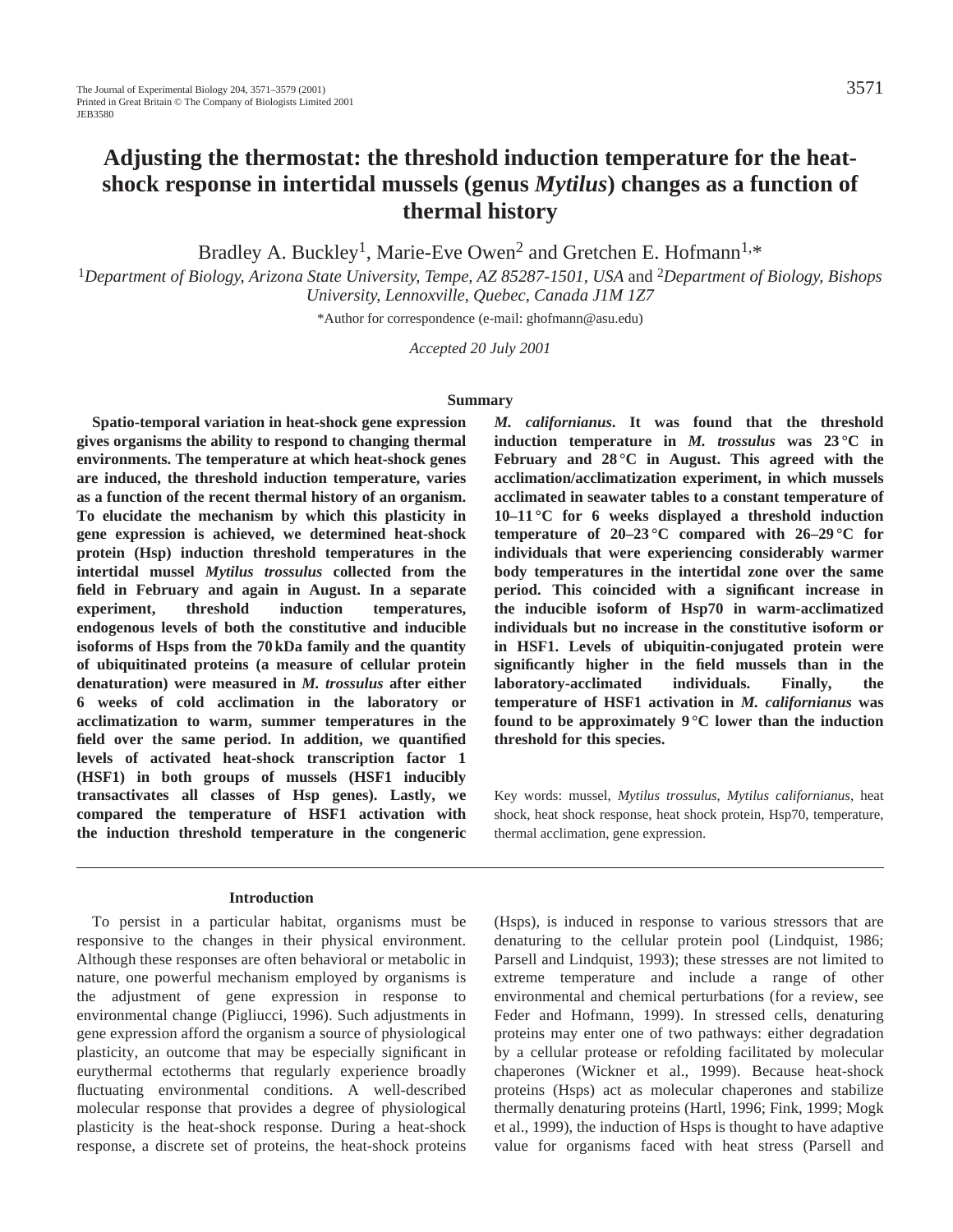# 3572 B. A. Buckley, M.-E. Owen and G. E. Hofmann

Lindquist, 1993; Feder et al., 1996). Not surprisingly, Hsp expression patterns have been shown to have ecologically significant ramifications for many organisms (for a review, see Feder and Hofmann, 1999), and these patterns are directly related to thermotolerance at the organismal level (e.g. Feder et al., 1997; Tomanek and Somero, 1999).

One significant development in the pursuit of the ecological importance of Hsps has been the demonstration that the temperature at which these genes are activated, the threshold induction temperature, varies within the lifetime of a single organism and is subject to thermal acclimation and acclimatization. In particular, studies on marine fish and invertebrates have shown that there is a great deal of plasticity in the threshold induction temperature for Hsps as a function of season (Dietz and Somero, 1992; Roberts et al., 1997) and laboratory acclimation (Dietz, 1994; Hofmann and Somero, 1996; Tomanek and Somero, 1999). These observations have particular significance because intertidal organisms often face extreme variations in environmental temperature (see Helmuth, 1999) that may call for commensurately variable protein chaperoning.

However, despite the growing database regarding expression patterns of Hsps in nature, we know very little about how Hsp genes are regulated in response to variations in environmental temperature. What processes account for the season- or temperature-dependent manner in which the gene activation temperatures change? Furthermore, how is environmental temperature 'sensed' and then transduced to the nucleus? The key to answering these questions is undoubtedly related to how the Hsp genes are transcriptionally activated. During gene expression, transactivation of heat-shock genes is mediated by the interaction between heat-shock transcription factor 1 (HSF1) and the heat-shock element (HSE), a series of pentameric units of the sequence 5′-nGAAn-3′ found in the promoter of all Hsp genes (Xiao and Lis, 1988; Wu, 1995). Although several HSFs have been characterized in eukaryotic cells, HSF1 is the factor responsive to conditions and treatments that induce the heat-shock response (Sarge et al., 1993; Wu, 1995). It has been shown that the temperature of HSF1 activation, specifically the acquisition of promoterbinding ability, is influenced by evolutionary temperature in *Drosophila melanogaster* reared at different temperatures for more than 20 years in the laboratory (Lerman and Feder, 2001) and in phylogenetically distant lizards adapted to different habitat temperatures (Zatsepina et al., 2000). However, in *D. melanogaster*, the HSF1 activation temperature was found not to differ between strains with different thermotolerances and Hsp synthesis profiles (Zatsepina et al., 2001). At present, it is unclear what role HSF1 plays in the plasticity of the heat-shock response as a whole, especially within a single species during acclimatization in nature or during short-term acclimation in the laboratory. Particularly lacking are studies in non-model organisms that integrate simultaneous measurements of protein denaturation, molecular chaperone expression and the behavior of HSF1 in the face of realistic temperature stresses. With regard to HSF1, specific unanswered questions are (i) does

the amount of activated HSF1 change during thermal acclimation/acclimatization and (ii) what is the relationship between the temperature of HSF1 activation and the threshold induction temperature of Hsp genes in organisms experiencing temperature stress in nature?

To begin to address these questions, the present study extends our examination of the heat-shock response in two species of intertidal mussel from the genus *Mytilus*. First, using established metabolic labeling techniques, we tested the plasticity of the threshold induction temperature in gill tissue both by comparing winter- and summer-acclimatized *M. trossulus* and through comparisons of laboratory-acclimated mussels with mussels simultaneously acclimatized in the field. Second, in the latter comparisons, western blotting was used to monitor levels of the constitutive and inducible isoforms of the molecular chaperones from the 70 kDa Hsp gene family and levels of ubiquitin-conjugated proteins (a direct measure of cellular protein denaturation) post-acclimation/ acclimatization. Finally, concentrations of HSF1 were quantified in gill from the same mussels. In addition, a separate experiment was conducted in which we used electrophoretic mobility shift assays (EMSAs) to examine HSF1 DNA-binding activity in relation to the threshold induction temperature for the Hsp gene products in *M. californianus*.

The results presented here show that the threshold induction temperature for Hsp70 (i.e. the temperature at which the heatinducible hsp70 gene was expressed) in gill tissue was subject to thermal acclimation/acclimatization and varied significantly with the thermal history of the organism. In addition, the shift in the set-point for the induction of Hsp70 genes was correlated with a concomitant sevenfold increase in levels of the inducible isoform of Hsp70 but no change in the levels of the constitutive cognate isoform of Hsp70 or HSF1. Finally, the temperature of HSF1 activation (i.e. acquisition of DNA-binding ability) in *M. californianus* was approximately 9 °C lower than the threshold temperature of Hsp gene induction, which has important implications for our understanding of how these genes are regulated during adaptation to a given thermal regime.

#### **Materials and methods**

#### *Study organism and acclimation conditions*

*Mytilus trossulus* (Gould) were collected from the British Camp study site in Garrison Bay on San Juan Island, Washington (Puget Sound; 48°34′N, 123°9′W). Specimens for the acclimation experiment were collected in June 1998 and transported in a chilled cooler (at approximately  $10^{\circ}$ C) to the Friday Harbor Laboratories (University of Washington) on San Juan Island. For the acclimation treatment, mussels were maintained in a flow-through seawater table where water temperature was 10–11 °C for the entire acclimation period; seawater temperature at the time of collection was 10 °C. During the course of the acclimation, the mussels were never aerially exposed until use in experiments. Specimens for the summer-acclimatized sampling were collected in mid-July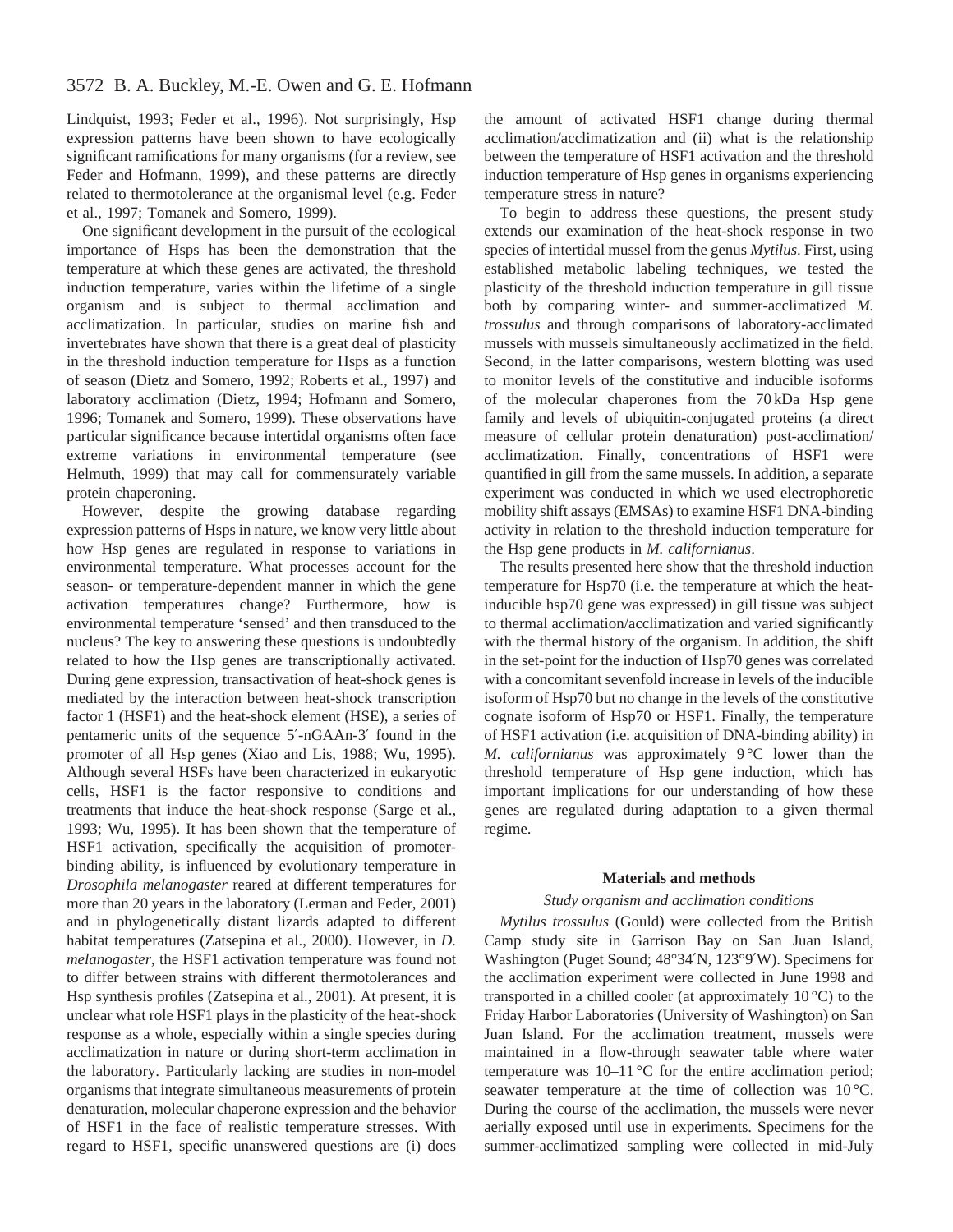1998. Mussels were collected before they had been exposed to air by the receding tide and were returned immediately to the Friday Harbor Laboratories for use in experiments. For the electrophoretic mobility shift assays, summer-acclimatized *Mytilus californianus* were shipped overnight in a chilled cooler from the Oregon coast to Arizona State University, where they were held in the laboratory in recirculating seawater tanks prior to use.

#### *Preparation of gill tissue*

Gill lamellae were dissected from individual mussels, and approximately 100 mg of tissue was homogenized in 5 volumes of homogenization buffer (HB) consisting of 50 mmol l−<sup>1</sup> Tris-HCl, pH 6.8, 4 % sodium dodecyl sulfate (SDS) and 1 mmol  $l^{-1}$ phenylmethylsulfonylfluoride (PMSF). The homogenate was heated at 100 °C for 5 min and then centrifuged at 12 000 **g** for 15 min at room temperature (approximately  $23^{\circ}$ C). The resulting supernatant was analyzed for protein content using a modified Bradford assay (Pierce Coomassie Plus) and stored at −20 °C prior to electrophoresis.

# *Heat-shock protein induction experiments: metabolic labeling with 35S-labelled amino acids*

Metabolic labeling was conducted according to the protocol described by Hofmann and Somero (Hofmann and Somero, 1996). Dissected pieces of gill tissue (approximately 100 mg) were placed in 0.5 ml of Hepes-buffered artificial sea water [20 mmol l<sup>-1</sup> Hepes, 7.57 mmol l<sup>-1</sup> (NH<sub>4</sub>)<sub>2</sub>SO<sub>4</sub>, 375 mmol l<sup>-1</sup> NaCl, 9.35 mmol l<sup>-1</sup> KCl, 2.7 mmol l<sup>-1</sup> NaHCO<sub>3</sub>, 17.95 mmol l<sup>-1</sup> Na<sub>2</sub>SO<sub>4</sub>, 37.7 mmol l<sup>-1</sup> MgCl<sub>2</sub>.6H<sub>2</sub>O, 8 mmol l<sup>-1</sup> CaCl<sub>2</sub>.2H<sub>2</sub>O, 10 mmol l−<sup>1</sup> glucose] containing 3.7×106Bq of 35S-labelled methionine/cysteine amino acid mixture (NEN). Each 1.5 ml microcentrifuge tube was pre-equilibrated to the desired incubation temperature prior to the addition of the tissue; the incubation temperatures used were 14, 17, 20, 23 26, 29, 32 and 35 °C. After the 2 h incubation period, tissues were washed twice with 1 ml of Hepes-buffered sea water at 4 °C, homogenized in 200µl of HB and processed using the protocol described in the sample preparation section above. Samples from the induction experiments were not assayed for protein concentration; instead, a sample was analyzed in a liquid scintillation counter to determine the amount of radioactivity per milliliter for each gill extract.

## *Electrophoresis and fluorography*

Patterns of protein synthesis during the temperature exposures were examined using SDS–polyacrylamide gel electrophoresis in combination with fluorography, as described by Hofmann and Somero (Hofmann and Somero, 1996). Proteins were separated on 10 % polyacrylamide gels, and each lane was loaded to give equivalent amounts of radioactivity (250 000 cts min<sup>−</sup>1). Following electrophoresis, gels were treated with an autoradiographic enhancer (EN3HANCE; DuPont NEN), dried and exposed to X-ray film (Kodak X-OMAT AR5) at −70 °C for an empirically determined period.

## *Solid-phase immunochemical measurement of Hsp70, HSF1 and ubiquitin conjugates*

Immunochemical assays and scanning densitometry were employed to determine the levels of both the constitutive and inducible isoforms of Hsp70, HSF1 and ubiquitin-conjugated protein in gill tissue from laboratory-acclimated and fieldacclimatized specimens of *Mytilus trossulus*. Hsp70 western blots were performed as described by Hofmann and Somero (Hofmann and Somero, 1995) except that wet electrophoretic transfer at 30 V for 15 h was used during the western protocol (transfer buffer: 20 mmol l−<sup>1</sup> Tris, 192 mmol l−<sup>1</sup> glycine, 20 % methanol). Equal amounts of protein (10 µg total protein) were separated on 7.5 % polyacrylamide gels. The immunodetection was performed using an anti-Hsp70 rat monoclonal antibody that crossreacts with the constitutive and inducible forms of Hsp70 (Affinity Bioreagents; MA3-001). For HSF1 western blots, the blot was sequentially incubated with an anti-HSF1 antibody (mouse anti-*Drosophila*; courtesy of Dr Carl Wu) diluted 1:10 000 in 0.5 % bovine serum albumin in phosphatebuffered saline (PBS)/0.1 % Tween 20 followed by a horseradish-peroxidase-conjugated secondary antibody (goat anti-mouse) diluted 1:20 000 in 5 % non-fat dry milk in PBS. Western blots were ultimately developed using an enhanced chemiluminescence (ECL) protocol according to the manufacturer's instructions (Amersham). Ubiquitin conjugate analysis was performed as described previously (Hofmann and Somero, 1995). In all cases, the linear relationship between the chemiluminescent signal and the quantity of antigen was tested with known quantities of purified, commercially purchased protein and was further optimized for the gill extracts such that the amount of protein loaded was within the linear range of the ECL signal.

## *Electrophoretic mobility shift assay*

For electrophoretic mobility shift assays (EMSAs), gill tissue (approximately 100 mg) was incubated in 1.5 ml microcentrifuge tubes containing 0.5 ml of Hepes-buffered artificial sea water. From each individual mussel, a piece of gill tissue was exposed to the desired temperature for 2 h; the temperature range was 13–32 °C. Following the temperature exposures, individual pieces of tissue were flash-frozen in liquid nitrogen prior to being processed for EMSA. To prepare tissue extracts, the gill samples were thawed on ice and lysed in a stabilization buffer containing 25 % glycerol, 20 mmol l−<sup>1</sup> Hepes (pH 7.9), 420 mmol l<sup>-1</sup> NaCl, 1.5 mmol l<sup>-1</sup> MgCl<sub>2</sub>,  $0.2$  mmol l<sup>-1</sup> EDTA,  $0.5$  mmol l<sup>-1</sup> PMSF and  $0.5$  mmol l<sup>-1</sup> dithiothreitol. EMSAs were conducted using LightShift chemiluminescent EMSA kits (Pierce). Briefly, gill extracts (7 µg total protein) were incubated with approximately 15 pmol of biotinylated HSE oligonucleotide probe (5′- GCCTC*GAA*TG*TTC*GC*GAA*TTT-3′; Airaksinen et al., 1998) in 25 mmol  $l^{-1}$  Hepes (pH 7.6), 100 mmol  $l^{-1}$  NaCl, 15 % glycerol, 0.1 % NP-40 and 0.5 mmol  $l^{-1}$  PMSF in a final volume of  $20 \mu$ . Incubations were conducted for  $30 \text{ min}$  at 23 °C. After incubation, assay mixtures were applied to 5 % acrylamide non-denaturing gels and electrophoresed for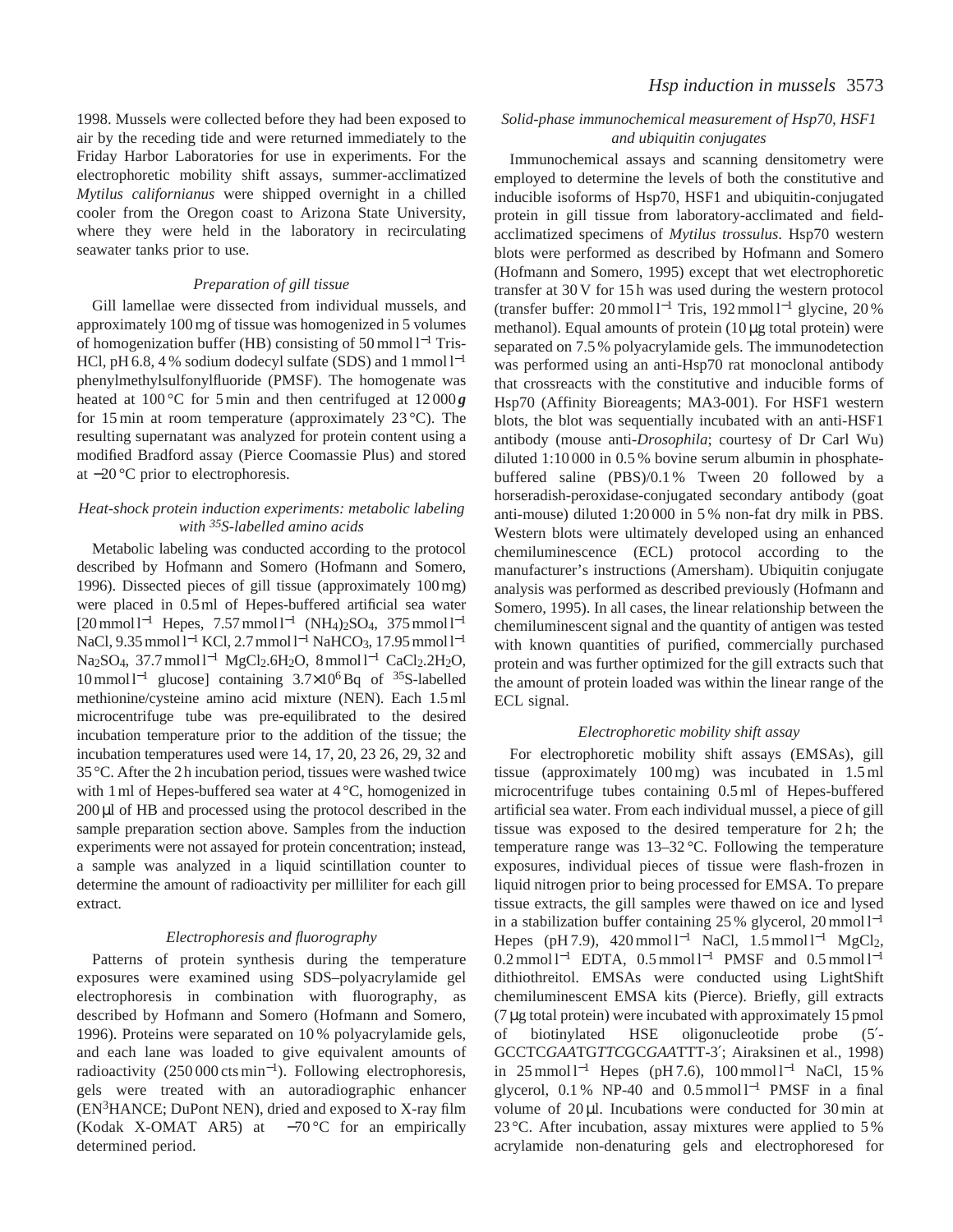# 3574 B. A. Buckley, M.-E. Owen and G. E. Hofmann

approximately 2 h at 100 V. Gels were then transferred to nylon membranes *via* electroblotting at 380 mA for 30 min. HSF1–HSE complexes on each blot were visualized by a chemiluminescent reaction with streptavidin/horseradish peroxidase, according to the manufacturer's protocol, and exposure of the blot to X-ray film (Kodak). The specificity of the HSE probe was confirmed in assays in which unlabelled HSE probe was added in excess as a competitor; in these assays, the intensity of the HSE–HSF1 complex band was reduced on the resulting X-ray film.

#### *Air and body temperature data*

Mussel body temperatures were measured in the field during a low-tide aerial exposure. A digital thermometer was inserted into the shell of five mussels (of a similar size to those used in experiments), and their temperature was recorded every 20 min for 7 h. Ambient air temperature was also recorded over the same period.

#### **Results**

# *Hsp induction profiles*

Overall, the induction threshold temperature for Hsp production in *Mytilus trossulus* was found to be strongly influenced by the organism's thermal history. Fig. 1 shows protein synthesis patterns from metabolic labeling experiments conducted after exposure to heat shock in isolated gill tissue from *M. trossulus* collected in February and August. The induction threshold temperature for Hsps was 23 °C in the mussels collected in winter and 28 °C in the mussels collected in summer; these findings were consistent amongst all individuals tested (*N*=5 for each month).

To test further the effects of thermal history on the induction of Hsps, a second experiment compared mussels acclimated in the laboratory to  $10^{\circ}$ C for 6 weeks with mussels that remained in the intertidal for the same time period. Fig. 2A shows the pattern of protein synthesis during similar metabolic labeling experiments on the laboratoryacclimated mussels *versus* that of the summer, fieldacclimatized mussels. *De novo* protein synthesis, visualized here as radioactive bands, occurred readily at all temperatures in the thermal gradient except at  $32^{\circ}\text{C}$  in the laboratoryacclimated animals (synthesis was robust at that temperature, however, in the warm-acclimatized field animals). In the individual acclimated to  $10-11\degree C$  in the laboratory for 6 weeks, noticeable expression of heat-shock proteins in the 70–90 kDa molecular mass range occurred after exposure to 20 °C, whereas in the mussel allowed to acclimatize to summer field conditions the induction threshold temperature, at 26 °C, was considerably higher.

Fig. 2B shows just those lanes that illustrate the temperature of Hsp induction in separate individuals from both the laboratory and field groups (*N*=4 additional mussels for each), demonstrating the consistency of the upward shift in induction temperature. In laboratory-acclimated



Fig. 1 Seasonal plasticity in the induction threshold temperature in the intertidal mussel *Mytilus trossulus*. Pieces of dissected gill tissue from mussels collected in the field in February and August were incubated at the indicated temperatures for 2h and then metabolically labeled at  $(13^{\circ}C)$  for 2h in the presence of 35S-labelled methione/cysteine. Following metabolic labeling, proteins were separated on 10 % SDS–polyacrylamide gels and processed using standard fluorographic techniques. Individual lanes were loaded with equal counts of radioactivity  $(3.7\times10^7Bq)$ , and the locations of molecular mass markers (not shown) are indicated on the right. The threshold temperature of heat-shock protein induction for each gel is given above the right-hand pair of columns.

individuals, the induction temperature was  $20-23$  °C, while that of the field mussels was 26–29 °C. In addition, an Hsp of low molecular mass (approximately 26 kDa) was induced at 20–23 °C in the laboratory-acclimated mussels, but was constitutively expressed in the field-acclimatized mussels (Fig. 2B).

There was an appreciable increase in the levels of both the 70 kDa class of Hsps and the low-molecular-mass class at 20–23 °C in laboratory-acclimated mussels, but in the fieldacclimatized mussels these peaks occurred at 26–29 °C. Fieldacclimatized mussels saw daily body temperatures fluctuations of 15–34 °C during tidal emersion, temperatures considerably higher than air temperature as a result of direct solar exposure (Fig. 3). These data agree with measurements of daily body temperature ranges of more than 20 °C that have been recorded elsewhere in *Mytilus californianus* from the Pacific Northwest coast (Helmuth, 1999).

# *Endogenous levels of Hsp 70, HSF1 and ubiquitin conjugates*

The upward shift in threshold induction temperature in fieldacclimatized mussels was accompanied by an approximately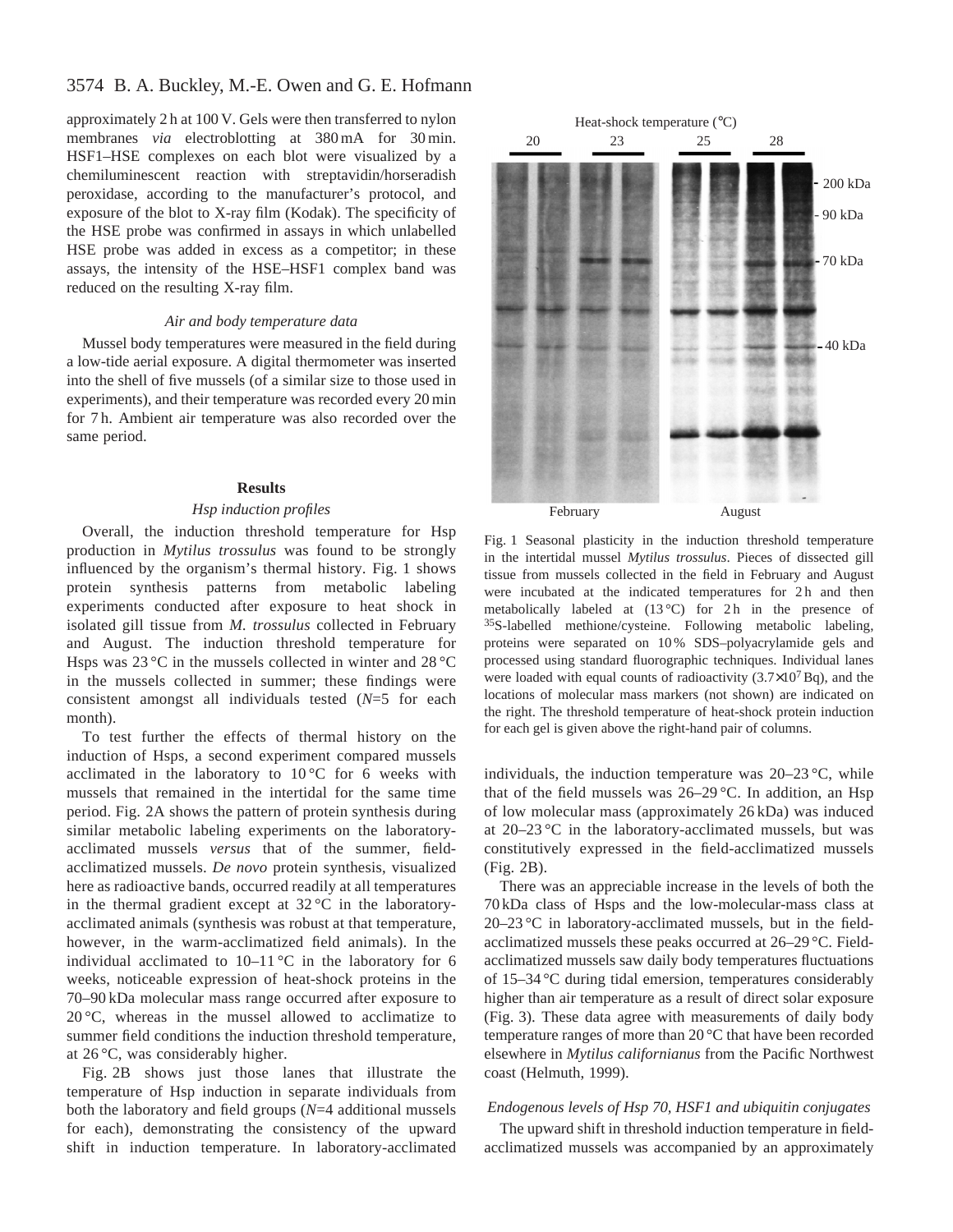

Fig. 2. Effects of thermal history on the induction of heat-shock protein (Hsp) synthesis in gill tissue from *Mytilus trossulus*. Gill sections from mussels acclimated to 10 °C in the laboratory or acclimatized in the field for 6 weeks were treated identically to those in Fig. 1 (see Fig. 1) legend for methods) with the exception of the specific heat-shock temperatures (listed above each lane). Protein synthesis patterns in the gill are depicted for an individual from each acclimation/acclimatization group (A) and for four additional mussels from each group (B). In A, protein synthesis patterns across the entire experimental thermal gradient are shown. The threshold induction temperature for laboratory-acclimated mussels was 20 °C and that for field-acclimatized mussels was 26 °C. In B, the first lane depicts the temperature immediately prior to induction and the second lane demonstrates Hsp induction threshold temperature for that particular individual. The locations of molecular mass markers (not shown) are given on the right.

sevenfold increase in the endogenous levels of the inducible isoform of Hsp70 in gill tissues over the levels measured in laboratory-acclimated individuals (Fig. 4A). However, levels of the constitutive isoform of Hsp70 (Hsc70 in Fig. 4A) and those of HSF1 did not increase during field acclimatization and were not significantly different from those in the laboratoryacclimated group (Fig. 4A). Levels of ubiquitin-conjugated protein were four times higher in the tissues of the field-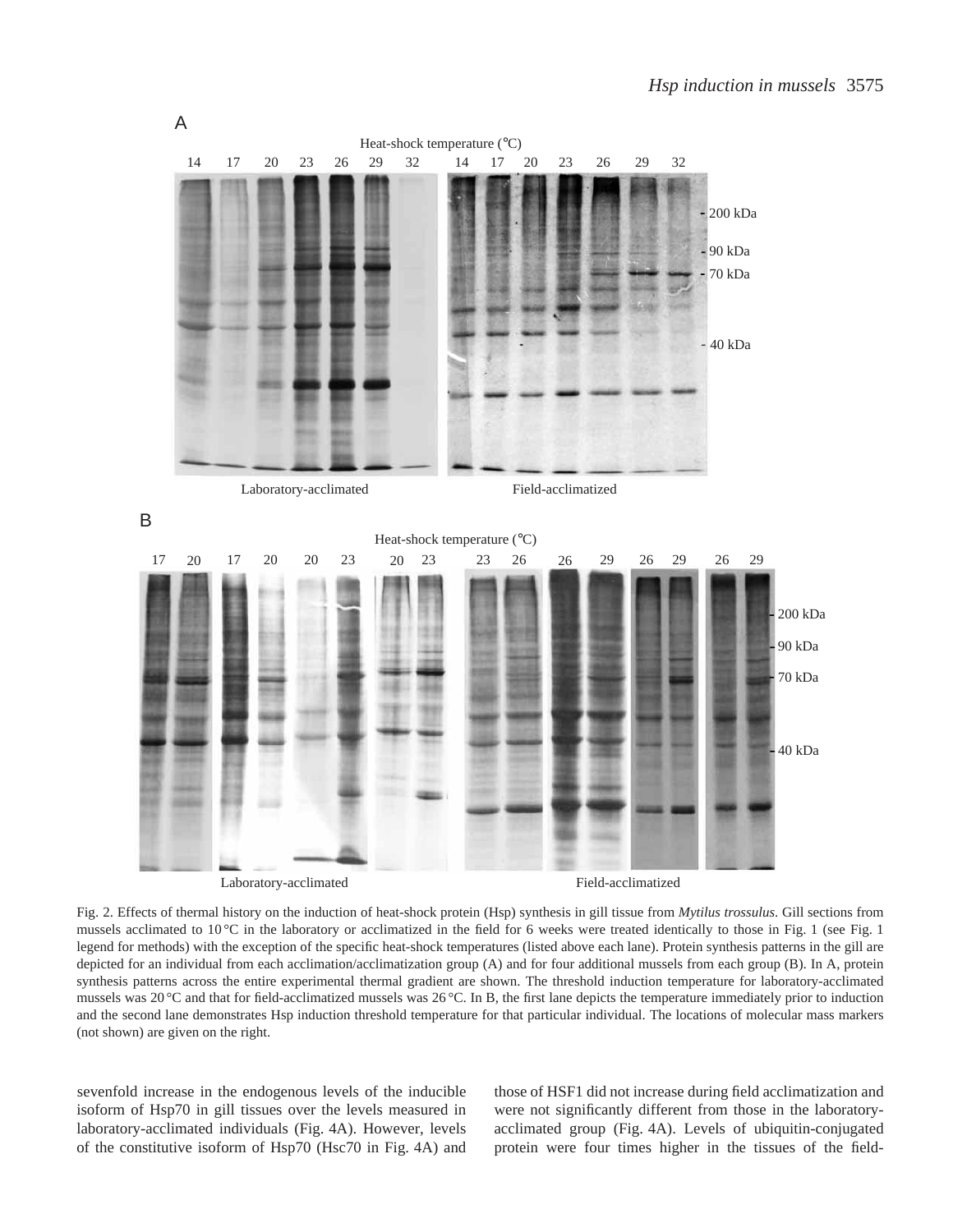

Fig. 3. Mussel body temperature (means  $\pm$  s.D.,  $N=5$ ) and ambient air temperatures on 29 July 1996. Measurements were taken using a hand-held digital thermometer equipped with a thermistor during tidal emersion, when the mussels were exposed to direct solar irradiation. All body temperatures were taken sequentially on the same five mussels.

collected mussels than those acclimated in the laboratory (Fig. 4B).

# *Relationship between HSF1 DNA-binding activity and Hsp induction*

In a separate experiment using *M. californianus*, we tested the relationship between the temperature of activation of HSF1 and the threshold induction temperature of Hsp synthesis (Fig. 5). Both assays were performed on gill tissue from the same individuals. There was some variability in the amount of constitutive binding of HSF1 to the HSE observed at the control temperature  $(13^{\circ}C)$  but, in all cases, a significant increase in activated HSF1 occurred in response to exposure to  $17^{\circ}$ C (Fig. 6). However, there was no observable increase in Hsp levels in the gill of any of the individuals until  $26^{\circ}$ C, as visualized by autoradiography (induction temperature is marked with an arrow in Fig. 5A).

## **Discussion**

We examined the plasticity of the heat-shock response, the highly regulated transcriptional activation of heat-shock genes in response to thermal stress, in intertidal mussels (genus *Mytilus*). Our larger goal was to begin to address the mechanisms that underlie the observed plasticity in the heatshock response in natural populations of ectothermic organisms. We endeavored to build a connection between protein denaturation, the expression patterns of Hsp genes and the behavior of the Hsp transcriptional apparatus and to examine how these might vary in natural populations experiencing environmentally realistic temperatures.

Four salient findings in this study address the effects of laboratory acclimation and field acclimatization on the heatshock response and its regulation in the intertidal mussel *Mytilus*. First, in all cases, the threshold temperature for Hsp induction displayed a great deal of plasticity and varied with the thermal history of *M. trossulus*. Second, endogenous levels of the inducible isoform of Hsp70 were approximately seven times higher in the field-collected group than in the laboratoryacclimated group, and this corresponded with a fourfold increase in the level of ubiquitin conjugates (i.e. irreversibly damaged proteins) in the field-acclimatized group. Third, endogenous levels of HSF1 and of the constitutive isoform of Hsp70 did not vary between the two groups. Finally, the activation temperature of HSF1 was not identical to that of the threshold temperature for Hsp synthesis in the congeneric *M. californianus*.

The temperature at which the first noticeable expression of Hsps occurred shifted from 20–23 °C to 26–29 °C in 6 weeks of acclimatization to warm and varying environmental temperatures (Fig. 2A,B). Furthermore, there was a strong induction of low-molecular-mass Hsps (sHsps) in the laboratory-acclimated individuals at 23 °C, whereas sHsps were constitutively expressed in the field-acclimatized mussels (Fig. 2A). sHsps (of which Hsp26 is the primary constituent) are thought to be involved in binding non-native, refoldable protein for subsequent refolding by other chaperones (Haslbeck et al., 1999). The regulation of sHsp activity involves a post-translational oligimerization and stressresponsive dissociation, so their expression patterns will not be discussed in the context of the HSF1-regulated mechanism of

form Hsc70 and HSF1 (A) and relative levels of ubiquitin-conjugated protein (B) in gill tissue from laboratory-acclimated and field-acclimatized *Mytilus trossulus* (means  $\pm$  s.D.,  $N=\frac{5}{5}$ ). For western blotting, equivalent amounts of protein  $(10 \mu g)$ were electrophoresed in each lane. Scanning densitometry was performed on western blots developed with a standard enhanced chemiluminescent technique (see Materials and methods). \*Values that are significantly different (*P*<0.005).

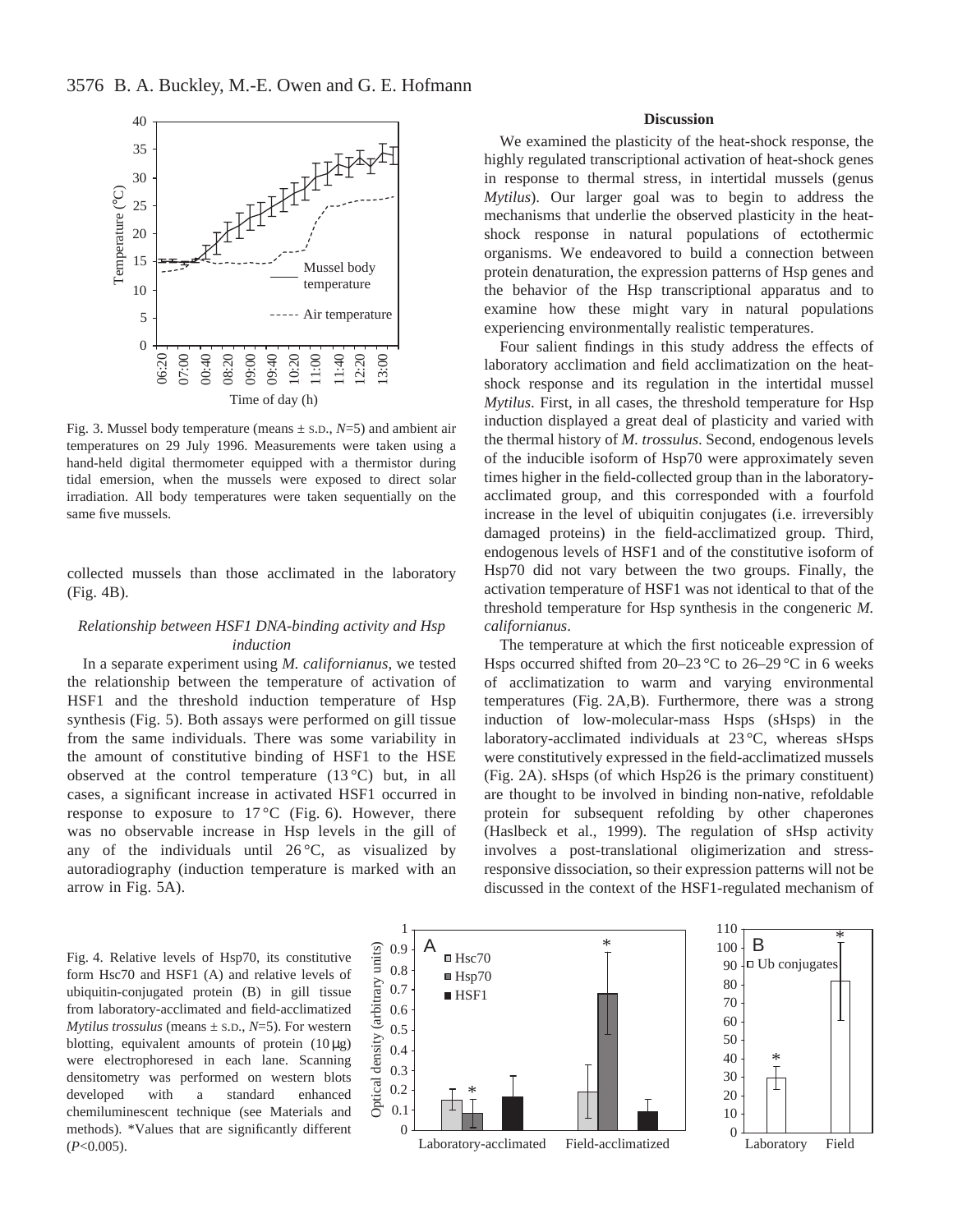Fig. 5. Heat-shock protein induction and HSF1 activation profiles from *Mytilus californianus* (*N*=5). (A) HSF1 activation was visualized *via* an electrophoretic mobility shift assay, using a LightShift chemiluminescent EMSA kit (Pierce). Following a 1 h heat shock at the indicated temperature, homogenized gill tissue was incubated with approximately 15 pmol of biotinylated-DNA probe for 20 min at room temperature (approximately  $20^{\circ}$ C) and then separated on 5 % non-denaturing polyacrylamide gels. The arrowhead marks the induction of Hsp synthesis, which occurred at  $26^{\circ}$ C in all individuals. (B) A competitor/non-competitor assay in which the addition of excess non-biotinylated heat-shock element probe was used to outcompete the biotinylated probe for HSF1 binding activity. Unlabelled non-competitor sequence did not have the same effect, demonstrating the specificity of our probe.

interest in the present study. Their constitutive expression in warm-acclimatized mussels in the field may reflect the need to bind and 'hold' the large endogenous amount of denatured protein measured in these animals (see discussion of ubiquitinconjugated protein below).

The finding that the induction set-point for Hsp synthesis changes with thermal history agrees with other studies in diverse organisms (for a review, see in Feder and Hofmann, 1999) including our own previous work on *Mytilus* (Hofmann and Somero, 1995; Hofmann and Somero, 1996). In general, organisms from warmer environments induce Hsps at a higher temperature than do closely related organisms from colder environments, whether that involves differences between congeners with different habitat distributions [e.g. in marine invertebrates (Tomanek and Somero, 1999); in insects (Huey and Bennett, 1990; Gehring and Werner, 1995)] or seasonal differences within a species (Dietz and Somero, 1992; Fader et al., 1994). In *Mytilus*, higher induction thresholds have been observed in *M. galloprovincialis*, a warm-water species, than in *M. trossulus*, which has a colder distribution in nature (Hofmann and Somero, 1995), and *M. californianus* has a demonstrably higher Hsp induction set-point in the summer than in the winter (Roberts et al., 1997). But what processes are responsible for this upward shift in threshold induction temperature?

Measurements of ubiquitin conjugation make it unlikely that the answer is that warm-acclimatized organisms simply sustain less total thermal denaturation of their protein pool (Fig. 4B). Ubiquitin is an abundant, low-molecular-mass protein that is crucial to the selective targeting of denatured proteins for proteolytic degradation (for a review, see Ciechanover, 1998). A thermally denatured protein that is not 'rescued' through chaperone-mediated stabilization and refolding is targeted for degradation by conjugation with a ubiquitin tag [see (Wickner et al., 1999)]. Therefore, the content of ubiquitin-conjugated proteins is a direct measure of the amount of thermal damage incurred by the cellular protein pool. In the present study, levels of ubiquitin conjugates were four times higher in gill tissue from field-acclimatized mussels than in gill tissue from

## *Hsp induction in mussels* 3577

A



the laboratory-acclimated individuals. A similar result was found in seasonal comparisons of *M. trossulus* experiencing temperature variation in the field: levels of ubiquitin conjugates were higher in summer than in winter (Hofmann and Somero, 1995). It is apparent, therefore, that the process of warmacclimatization in these organisms does not involve an increase in the inherent thermostability of the cellular protein pool (which would necessitate upregulation of a large number of more thermostable protein isoforms) and that significant temperature-related protein damage is occurring at elevated, but routinely experienced, environmental temperatures.

It is possible, however, that the gradual accumulation of Hsp70 during warm-acclimatization, such as that observed here and in *Mytilus* elsewhere (Hofmann and Somero, 1995; Roberts et al., 1997), might act as a buffer against subsequent heat stress, conferring increased thermotolerance. It is



Fig. 6. Relative levels of activated HSF1 in *Mytilus californianus*. Densities of HSF1–HSE complex bands were calculated with Quantity One software and standardized to an internal standard (a single gill extract sample run on every gel). Values are means + S.D., *N*=5. \*Values that are significantly different (*P*<0.005).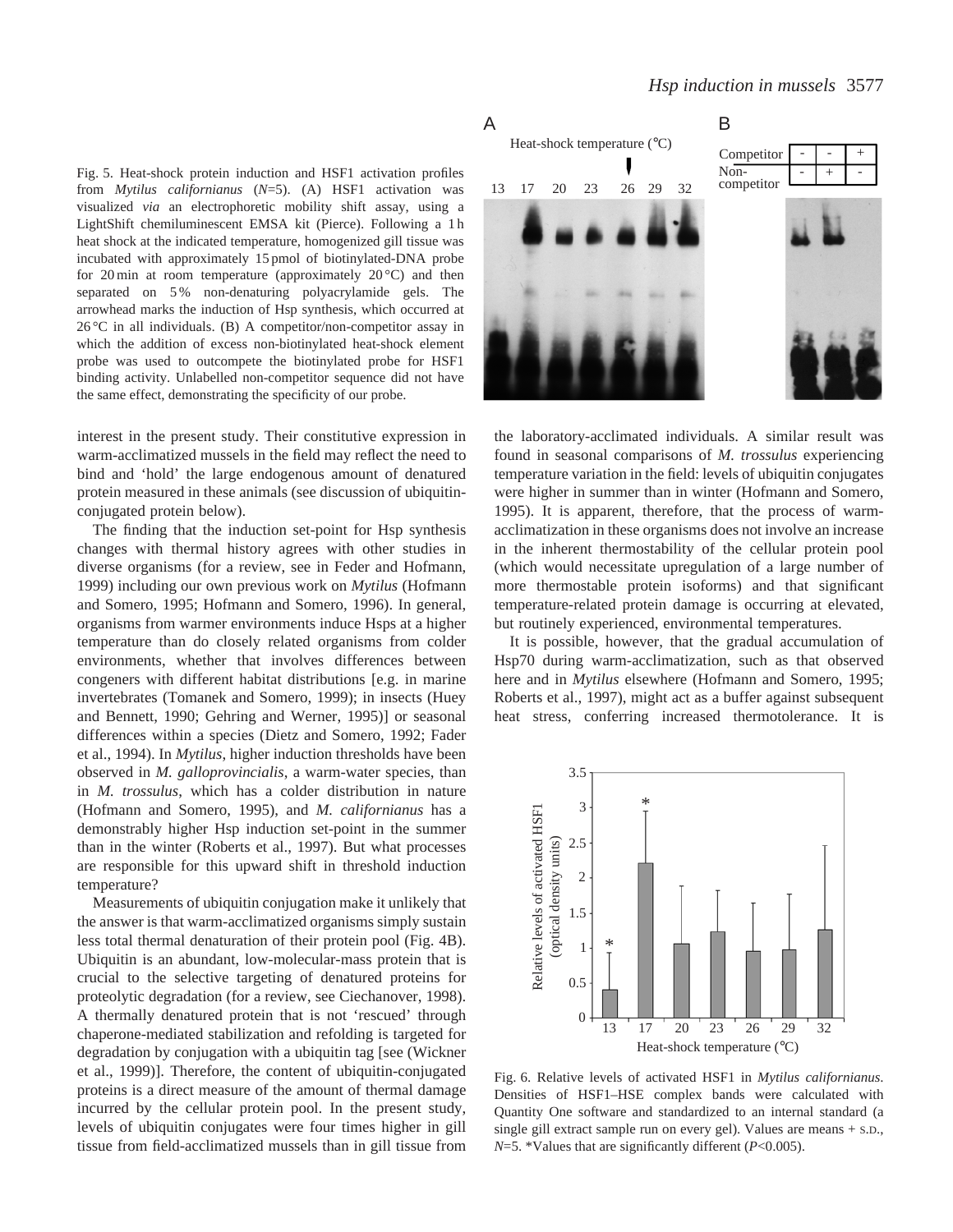Fig. 7. Model of the regulation of HSF1 (after Morimoto, 1993). At non-stressful temperatures, HSF1 is present in the cytosol as an inactive, monomeric protein. Following heat shock, HSF1 localizes in the nucleus, trimerizes and acquires DNA-binding ability (step 1). Following inducible phosphorylation of serine residues, HSF1 transactivates Hsp genes (step 2). In *Mytilus*, it appears that the temperatures at which steps 1 and 2 occur are uncoupled, and that the temperature at which HSF1 binds the Hsp promoter is lower than that at which gene product appears in the cell.



important to note that it was levels of the stress-inducible isoform of Hsp70 that increased in intracellular concentration and not of the constitutive isoform (Fig. 4A), which is involved in non-stress-related chaperoning functions [see (Fink, 1999)]. This means that the build-up in standing stocks of intracellular Hsp70 is probably due to repeated induction events during acclimatization to gradually warming environmental temperatures rather than to a thermally triggered increase in overall protein synthesis rates (which could result in a similar increase in levels of the constitutive isoform of Hsp70).

The increased levels of endogenous Hsp70 could affect the threshold induction temperature in at least two ways. First, increased levels of free Hsp70 in the cell might be sufficient to handle mild temperature stress, and therefore the induction of Hsp genes and *de novo* synthesis of Hsps would not be necessary until a higher threshold temperature had been experienced. The second possibility is that rising endogenous Hsp70 levels might result in an upward shift in threshold induction temperature through a classic negative feedback loop, a hypothesized model for the regulation of Hsp genes (Craig and Gross, 1991; Morimoto, 1993; Wu, 1995) (Fig. 7). In this model, the activity of the heat-shock transcription factor (HSF1) responsible for stress-induced upregulation of all families of Hsp genes is controlled post-translationally through the complexing of inactive HSF1 monomers with molecular chaperones, particularly Hsp70 and Hsp90 (Shi et al., 1998; Zou et al., 1998). During heat stress, Hsp70 and Hsp90 would be recruited to chaperone the denaturing protein pool, releasing HSF1 and enabling this molecule to trimerize, localize in the nucleus and upregulate Hsp genes. In warmacclimatized *M. trossulus*, it is possible that increased levels of Hsp70 (and potentially Hsp90, which was not measured here) maintain HSF1 in an inactive state for longer, and only when temperatures reach the new higher threshold temperature is HSF1 released in order to transactivate Hsp genes.

This hypothesis is contradicted, however, by our findings that HSF1 acquired DNA-binding ability in *M. californianus*

at a temperature 9 °C lower than that at which the gene product appears in the cell (Fig. 5A). That is, it appears that HSF1 is released by Hsp70 in response to relatively small increases in temperature, binds the HSE, as shown by positive EMSAs, and is then presumably kept inactive on the promoter until a higher temperature is reached. It should also be noted that, in *M. trossulus*, endogenous levels of HSF1 did not increase with warm-acclimatization and were similar to those in coldacclimated animals (Fig. 4A), implying that a quantitative change in levels of HSF1 is not necessary to fine-tune the heatshock response during acclimatization [as has been suggested by (Zatsepina et al., 2000)]. Rather, the controlling steps that underlie the adjustment in gene transactivation temperature are probably those that occur after HSF1 has bound the promoter. This might involve either protein–protein interactions with other transcriptional effector molecules, such as the heat-shock factor binding protein (HSBP1) (Satyal et al., 1998), and/or regulation *via* the MAPK signaling cascade, which is responsible for the phosphorylation of specific serine residues on HSF1 that precedes Hsp gene transactivation (Sarge et al., 1993; Xia and Voellmy, 1997). Alternatively, the controlling step could be translational, involving mRNA stability, translation rate or fidelity. The cellular 'thermostat' is likely to involve all these levels of regulation, and we suggest that integrative studies, such as the present one, that measure multiple aspects of the heat-shock response are required to elucidate not only the ecological importance of this response but also the transduction of environmental temperature signals to the machinery of gene expression.

The authors gratefully acknowledge Friday Harbor Laboratories and the University of Washington for access to research facilities during the course of this project. We thank Sean Place for technical support, Dr Jennifer Burnaford and Dr Patti Halpin for assistance with mussel collection and Dr Carl Wu for the generous donation of the anti-HSF1 antibody. This project was partially supported by National Science Foundation grant IBN-9723063 to G.E.H., a University